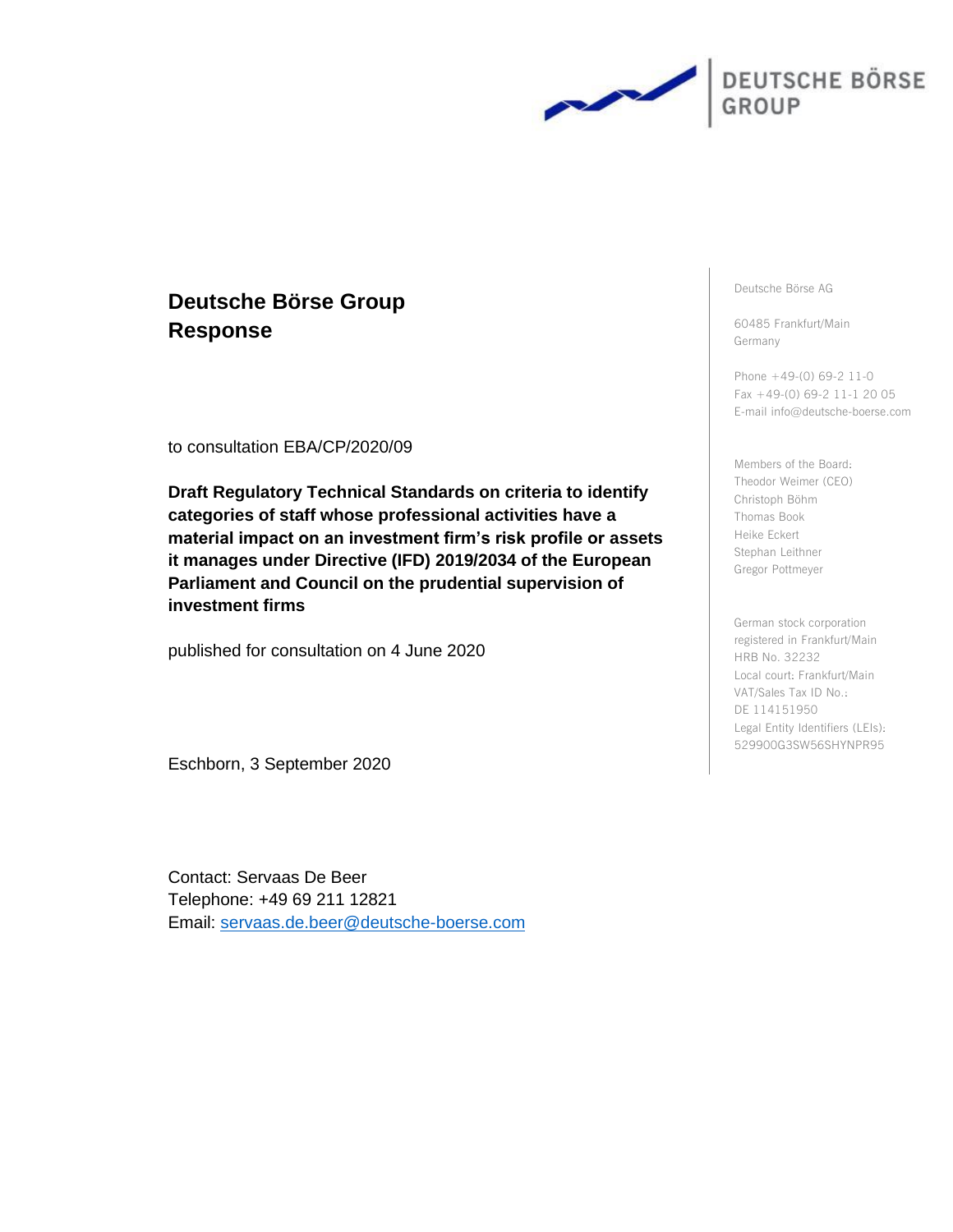# **A. Introduction**

Deutsche Börse Group ("DBG") welcomes the opportunity to comment on EBA's consultation paper on Draft Regulatory Technical Standards on criteria to identify categories of staff whose professional activities have a material impact on an investment firm's risk profile or assets it manages under Directive (IFD) 2019/2034 of the European Parliament and Council on the prudential supervision of investment firms (hereinafter referred to as the "Draft Risk-Taker RTS").

DBG is operating in the area of financial markets along the complete chain of trading, clearing, settlement and custody for securities, derivatives and other financial instruments and as such as a provider of regulated financial market infrastructures.

Within DBG, three group entities qualify as an investment firm as defined in point (4) of Article 4(1) of Directive 2014/65/EU (MiFID2), making them subject to the new prudential regime on investment firms: (i) Eurex Repo, which is a leading provider for international financing in the secured money market business in Europe (repo and securities lending); (ii) 360 Treasury Systems, which offers a full range of services across the entire trading workflow of foreignexchange and short-term money-market products and (iii) Eurex Securities Transactions Services, which will enable market participants to comply with the buy-in process introduced by the new European regulation on settlement discipline for securities trading transactions. In accordance with Article 25(1) IFD, Eurex Repo, which qualifies as a small and non-interconnected investment firm pursuant to Article 12(1) of Regulation (EU) 2019/2033 ("IFR"), does not need to comply with the remuneration requirements set out in IFD.

Our response contains our comments to the questions open for consultation (section B) as well as a general remark on the application date of the Draft Risk-Taker RTS (section C).

## **B. Questions open for consultation**

## ➢ **Question 1: Are the definitions in Article 1-3 sufficiently clear?**

In our view, the definition of managerial responsibility (rf. Article 1 of the Draft Risk-Taker RTS) is too broad due to the lack of reference to decision-making power as well as duties and authorities of the staff member in relation to the investment firm's risk profile. In practice, this definition might lead to an inappropriate extension of the number of identified risk-takers as non-executive employees (e.g., team leaders with tasks coordinating responsibilities but without any authorities for approving/vetoing budgets or for legally representing the company externally) as well as general coordination functions (e.g., head of project offices) might be identified solely due to their reporting line to the management body (n-1 reporting line). According to their assigned authorities and duties, the professional activities of these functions are in general not considered to have a material impact on the investment firm's risk profile. It would be appreciated if EBA specifies the definition of managerial responsibility by excluding staff who reports to the management body but does not have any decision-making power.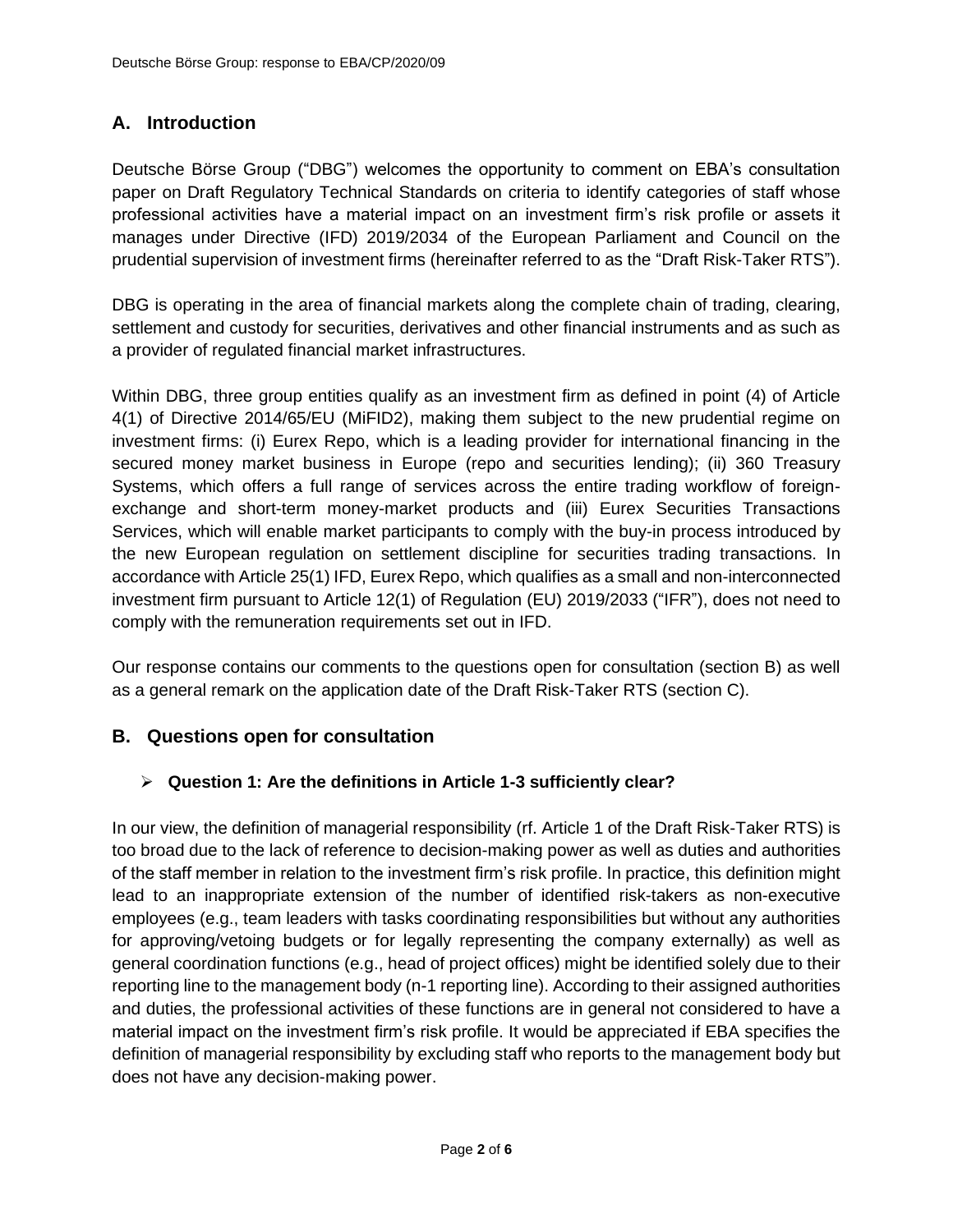However, considering the aforementioned and the principle of proportionality, it is welcomed that, in contrast to the risk-taker identification criteria applicable for large institutions (outlined in EBA/RTS/2020/05, hereafter "CRD Risk-Taker RTS"), staff who heads a subordinate business unit or control function and report to the level below the management body (n-2 reporting line) are not per se assigned with managerial responsibility according to the definition.

In Article 2, it is not sufficiently clear which other control functions shall be identified except for the functions entrusted with risk management, internal audit and compliance, as no further definition is provided in the Draft Risk-Taker RTS. The current description of a "control function" includes but is *not limited to* these three functions. We understand that this wording aims to include separate or additional functions covering specific aspects of the risk management, internal audit or compliance function, such as an AML officer or a staff member entrusted with the responsibility for IT security risks. The current wording should be adapted in this regard, by limiting this identification criterion solely to the staff members accountable and responsible towards the management board for risk management (in the sense of the  $2<sup>nd</sup>$  line of defense), internal audit and compliance *or any additional function which is entrusted with responsibility and decisionmaking power for specific sub-aspects of such function*. This should ensure consistency in application.

It is welcomed that the definition of business units applicable for investment firms (rf. Article 3 of the Draft Risk-Taker RTS) remains unchanged compared to the requirements currently in force.

### ➢ **Question 2: Is the Article 4 on the application of criteria appropriate and sufficiently clear?**

The principle of proportionality is being stipulated throughout the CRD/CRR as well as IFD/IFR and was further strengthened with the revised banking package by, among others, introducing the terms of "systemic and non-systemic investment firms" (rf. Article 1(2) IFR) and "small and non‐interconnected investment firms" (rf. Article 12 IFR). Based on this, it is highly welcomed that the principle of proportionality is also relevant for the application of the Draft Risk-Taker RTS by excluding small and non-interconnected investment firms from the requirement to identify risktakers (rf. Article 4(2) of the Draft Risk-Taker RTS).

With respect to Article 4(2) and (3) in conjunction with points (a) and (b) of Article 6(1) concerning the identification of staff members with a total remuneration equal or greater than the defined absolute and relative thresholds, it is understood that this criterion shall be applied both on individual (investment firm) level and, where applicable, on consolidated (group) level. In consideration of Article 25(4) IFD, it is our understanding that on individual level, in case a staff member is employed by another legal entity (which is not an investment firm or an institution) in the same consolidation scope (e.g., staff in shared service companies for administrative functions) and renders services to the investment firm performing the process on the identification of risktakers, this criterion is not applicable. Furthermore, in case a staff member receives remuneration from several legal entities within the same consolidation scope, only the remuneration awarded by the investment firm performing the process on the identification of risk-takers calculated on a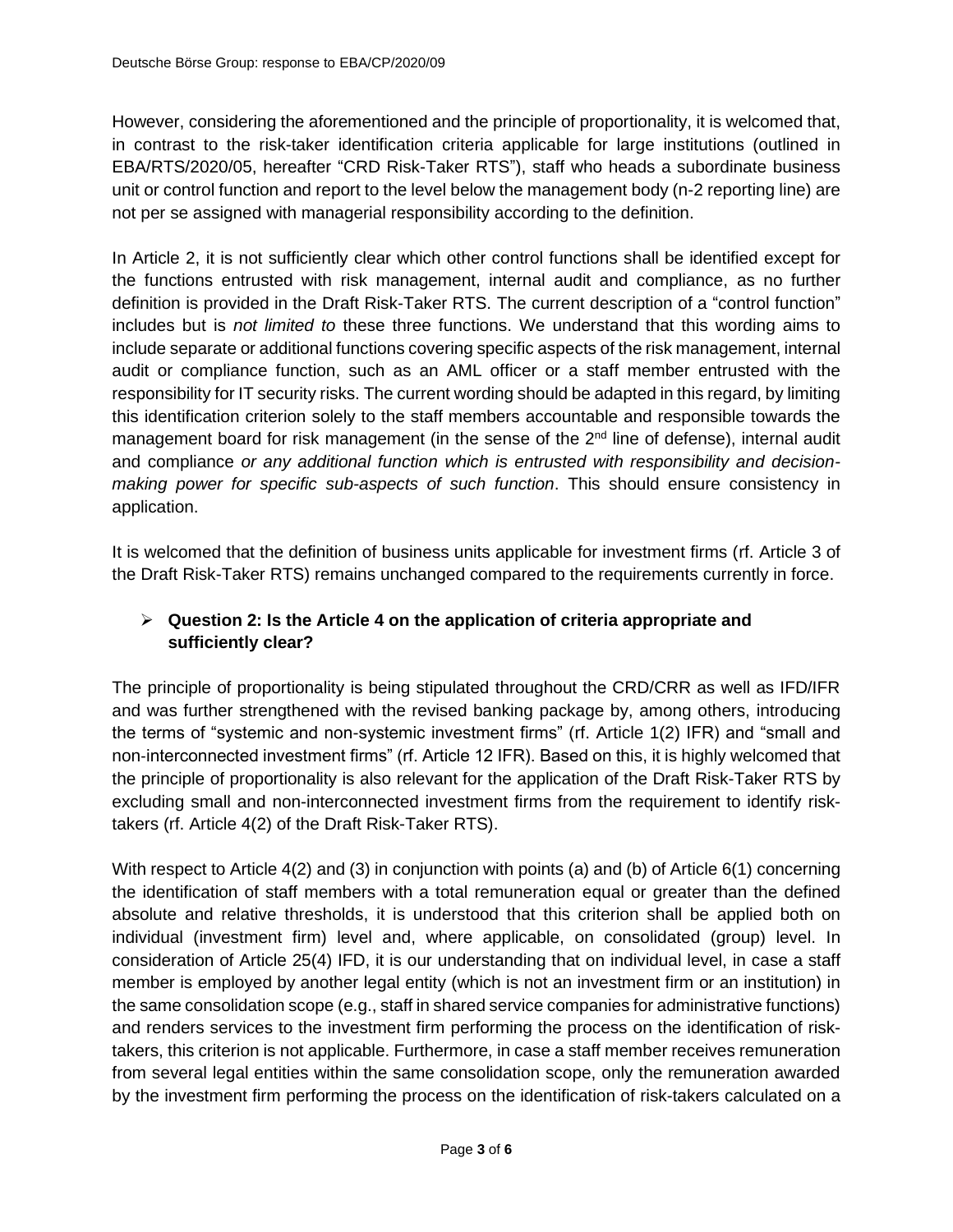full-time equivalent basis is relevant for the application of this criterion. However, when applying point (a) of Article 6(1) on consolidated level, all remuneration awarded to staff by all legal entities within the group's consolidation scope shall be considered. It would be appreciated if EBA confirms this understanding.

Article 4(4) in conjunction with point (a) of Article 6(1) and Article 6(2) of the Draft Risk-Taker RTS generally requires the assessment of the individual risk impact of all employees in scope of the analysis, who are not identified as risk-takers pursuant to the qualitative criteria and who were awarded a total remuneration package which equals or is greater than the lowest remuneration package awarded to a risk-taker identified under certain qualitative criteria. If the assessment indicates a material impact of the individual's professional activities, the employee is identified as risk-taker. This identification approach is similar to the approach currently in force and set out in point (c) of Article 4(1) and in Article 4(2) of Commission Delegated Regulation (EU) No 604/2014. In practice, the application of this criterion leads to tremendous administrative and documentation efforts which seem inappropriate to the outcome of risk-takers solely identified under this criterion. In particular in investment firms with a lean and empowered organizational structure (e.g., delegation of credit authorities, membership in relevant committees such as risk or new product committees), the lowest total remuneration package awarded to a risk-taker identified pursuant to the qualitative criteria might be rather low and far below the absolute threshold of EUR 500,000 set by the Draft Risk-Taker RTS. This leads to a vast number of employees subject to an assessment of their individual risk impact, while only very few of these employees are finally identified as risk-taker. Considering the principle of proportionality as well as that the CRD Risk-Taker RTS applicable for institutions do not foresee this quantitative criterion at all, it would be highly appreciated if the risk-taker criteria for investment firms are harmonized with the criteria set out in the CRD Risk-Taker RTS, i.e. the quantitative criterion of Article 4(4) in conjunction with point (a) of Article 6(1) of the Draft Risk-Taker RTS remains fully unconsidered.

#### ➢ **Question 3: What would be the appropriate percentage of own funds to determine that a business unit has a material impact on the risk profile of the investment firm?**

Article 5(4) of the Draft Risk-Taker RTS deems a staff member to have a material impact on an investment firm's risk profile or assets if this staff member has a managerial responsibility for a business unit that contributes to more than 10-20% (number to be defined) of the investment firm's total own funds requirement.

Considering the overarching principle of proportionality in the new prudential regime for investment firms, we propose to delete this criterion. Firstly, we consider that any function covered by this requirement should also be identified through the other qualitative and/or quantitative requirements from Article 5 or 6 of the Draft Risk-Taker RTS. Additionally, implementing this requirement is complex and would entail a high effort in terms of collecting necessary data, calculating the requirement and monitoring ongoing compliance with it. Even in the case where this criterion would identify staff beyond the persons already identified through the other qualitative and quantitative requirements (which we assume will not be the case), this would be in complete disproportion to the expenditures to implement the requirement.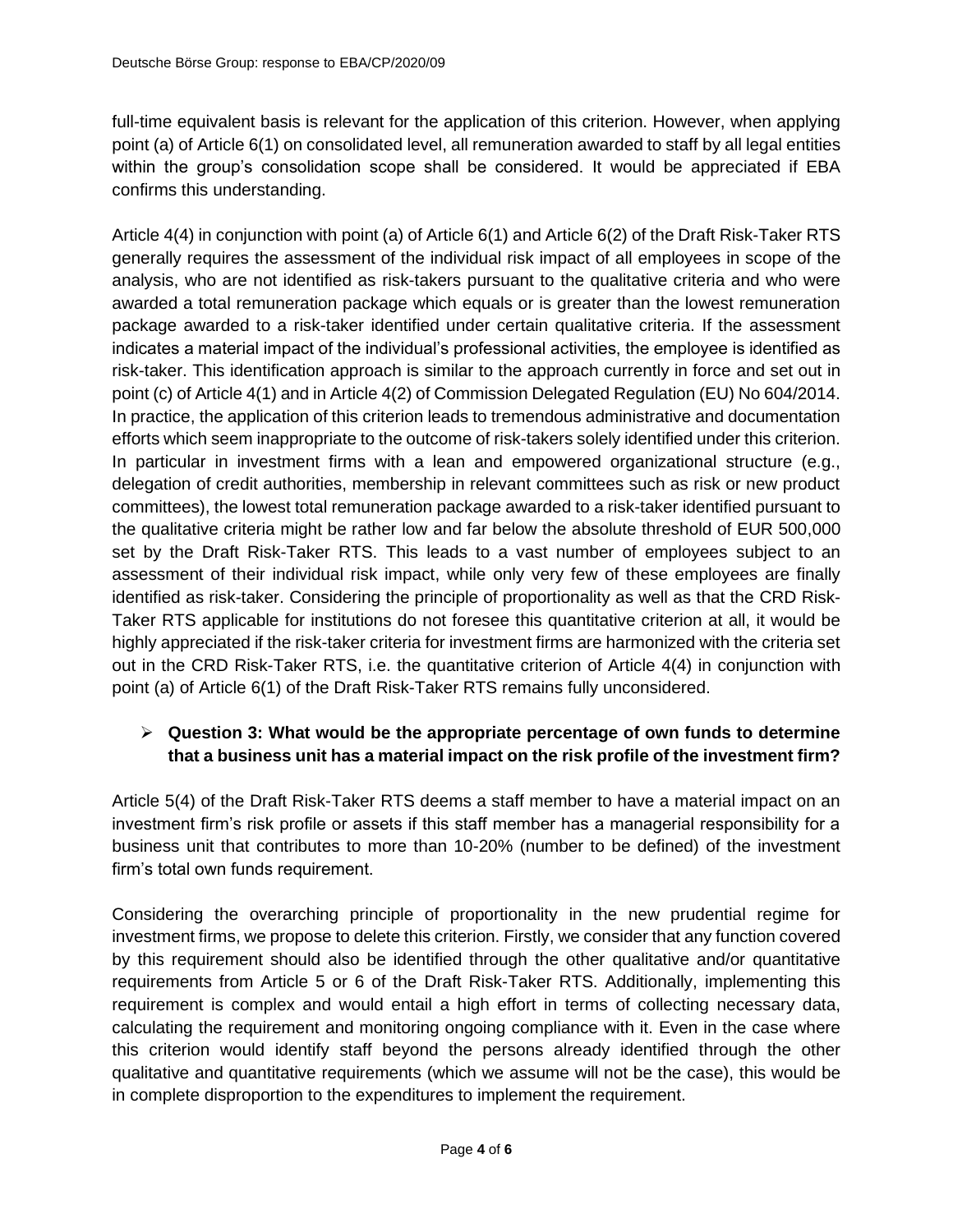#### ➢ **Question 4: Are the qualitative criteria within Article 5 appropriate and sufficiently clear?**

It is welcomed that the qualitative risk-taker identification criteria for investment firms outlined in Article 5 of the Draft Risk-Taker RTS are similar to the risk-taker identification criteria for institutions (outlined in the CRD Risk-Taker RTS), while also considering characteristics specific to investment firms. In corporate groups with central functions involved in the risk-taker analysis of both investment firms and institutions, this high degree of similarity avoids inadequate management and administrative challenges when performing the risk-taker analysis and ensures group-wide consistency of the identification approaches as far as adequate. Moreover, the consistency in the identification criteria might enhance the transparency of identification for employees who are identified as risk-takers.

Article 5(7) of the Draft Risk-Taker RTS requires the identification of staff members with managerial responsibility (i.e., n-1 reporting to the management body) for a material risk the investment firm needs to report to the management body in line with Article 28(3) IFD. According to the Article 5(5) in conjunction with Article 2 of the Draft Risk-Taker RTS staff members with managerial responsibility for the risk management function in the sense of a control function are already selected as risk-takers. In this respect, it is our understanding that Article 5(7) of the Draft Risk-Taker RTS aims for identifying the staff members accountable to the management body for a risk management function which is not considered as control function in line with Article 2 of the Draft Risk-Taker RTS, but as a risk function in the sense of the  $1<sup>st</sup>$  line of defense. It would be appreciated if EBA confirms whether this understanding is correct.

For the application of point (i) of Article 5(8) ("*the staff member has managerial responsibility for managing outsourcing arrangement of critical or important functions*") of the Draft Risk-Taker RTS it is not sufficiently clear which person is to be identified under this criterion. Does this criterion refer to the designated outsourcing coordinator who is responsible for ensuring the setup of a comprehensive outsourcing framework in line with regulatory requirements and for regular reporting to the management body? Further clarification by EBA on this criterion would be appreciated.

#### ➢ **Question 5: Are the quantitative criteria within Article 6 appropriate and sufficiently clear?**

In analogy to our response under question 4 for the qualitative criteria, it is highly appreciated that the approach for the identification pursuant to the quantitative criteria with the possibility for exemption of staff members based on an objective assessment is similar to the approach established under Commission Delegated Regulation (EU) No 604/2014 and maintained in the CRD Risk-Taker RTS.

However, and as already outlined in our response to question 2 above, we would ask the EBA to apply the principle of proportionality also for criterion set out in point (d) of Article 6(1) of the Draft